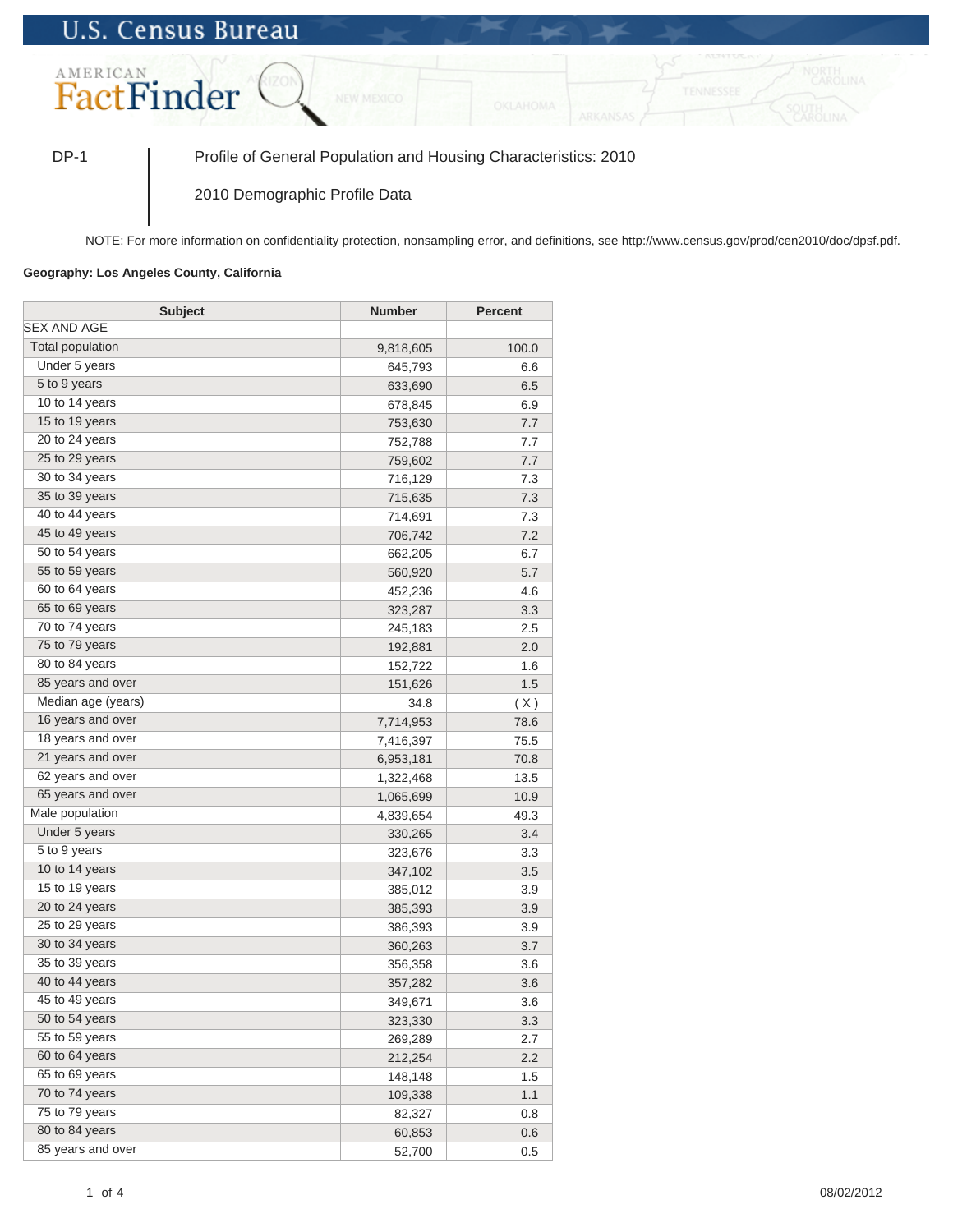| <b>Subject</b>                                      | <b>Number</b>        | <b>Percent</b> |
|-----------------------------------------------------|----------------------|----------------|
| Median age (years)                                  | 33.6                 | (X)            |
| 16 years and over                                   | 3,764,513            | 38.3           |
| 18 years and over                                   | 3,611,506            | 36.8           |
| 21 years and over                                   | 3,374,991            | 34.4           |
| 62 years and over                                   | 574,176              | 5.8            |
| 65 years and over                                   | 453,366              | 4.6            |
| Female population                                   | 4,978,951            | 50.7           |
| Under 5 years                                       | 315,528              | 3.2            |
| 5 to 9 years                                        | 310,014              | 3.2            |
| 10 to 14 years                                      | 331,743              | 3.4            |
| 15 to 19 years                                      | 368,618              | 3.8            |
| 20 to 24 years                                      | 367,395              | 3.7            |
| 25 to 29 years                                      | 373,209              | 3.8            |
| 30 to 34 years                                      | 355,866              | 3.6            |
| 35 to 39 years                                      | 359,277              | 3.7            |
| 40 to 44 years                                      | 357,409              | 3.6            |
| 45 to 49 years                                      | 357,071              | 3.6            |
| 50 to 54 years                                      | 338,875              | 3.5            |
| 55 to 59 years                                      | 291,631              | 3.0            |
| 60 to 64 years                                      | 239,982              | 2.4            |
| 65 to 69 years                                      | 175,139              | 1.8            |
| 70 to 74 years                                      | 135,845              | 1.4            |
| 75 to 79 years                                      | 110,554              | 1.1            |
| 80 to 84 years                                      | 91,869               | 0.9            |
| 85 years and over                                   | 98,926               | 1.0            |
| Median age (years)                                  | 35.9                 | (X)            |
| 16 years and over                                   | 3,950,440            | 40.2           |
| 18 years and over                                   | 3,804,891            | 38.8           |
| 21 years and over                                   | 3,578,190            | 36.4           |
| 62 years and over                                   | 748,292              | 7.6            |
| 65 years and over                                   | 612,333              | 6.2            |
| <b>RACE</b>                                         |                      |                |
| <b>Total population</b>                             | 9,818,605            | 100.0          |
| One Race                                            | 9,379,892            | 95.5           |
| White                                               | 4,936,599            | 50.3           |
| <b>Black or African American</b>                    | 856,874              | 8.7            |
| American Indian and Alaska Native                   | 72,828               | 0.7            |
| Asian                                               | 1,346,865            | 13.7           |
| Asian Indian                                        | 79,169               | 0.8            |
| Chinese<br>Filipino                                 | 393,488              | 4.0            |
|                                                     | 322,110              | 3.3            |
| Japanese<br>Korean                                  | 102,287              | 1.0            |
| Vietnamese                                          | 216,501              | 2.2            |
| Other Asian [1]                                     | 87,468               | 0.9            |
| Native Hawaiian and Other Pacific Islander          | 145,842              | 1.5            |
| Native Hawaiian                                     | 26,094<br>4,013      | 0.3            |
| Guamanian or Chamorro                               | 3,447                | 0.0<br>0.0     |
| Samoan                                              | 12,115               | 0.1            |
| Other Pacific Islander [2]                          | 6,519                | 0.1            |
| Some Other Race                                     | 2,140,632            | 21.8           |
| Two or More Races                                   | 438,713              | 4.5            |
| White; American Indian and Alaska Native [3]        | 30,425               | 0.3            |
| White; Asian [3]                                    | 96,377               | 1.0            |
| White; Black or African American [3]                | 38,459               | 0.4            |
| White; Some Other Race [3]                          | 157,099              | 1.6            |
| Race alone or in combination with one or more other |                      |                |
| races: [4]<br>White                                 |                      |                |
| <b>Black or African American</b>                    | 5,292,966<br>948,337 | 53.9           |
| American Indian and Alaska Native                   | 140,764              | 9.7<br>1.4     |
|                                                     |                      |                |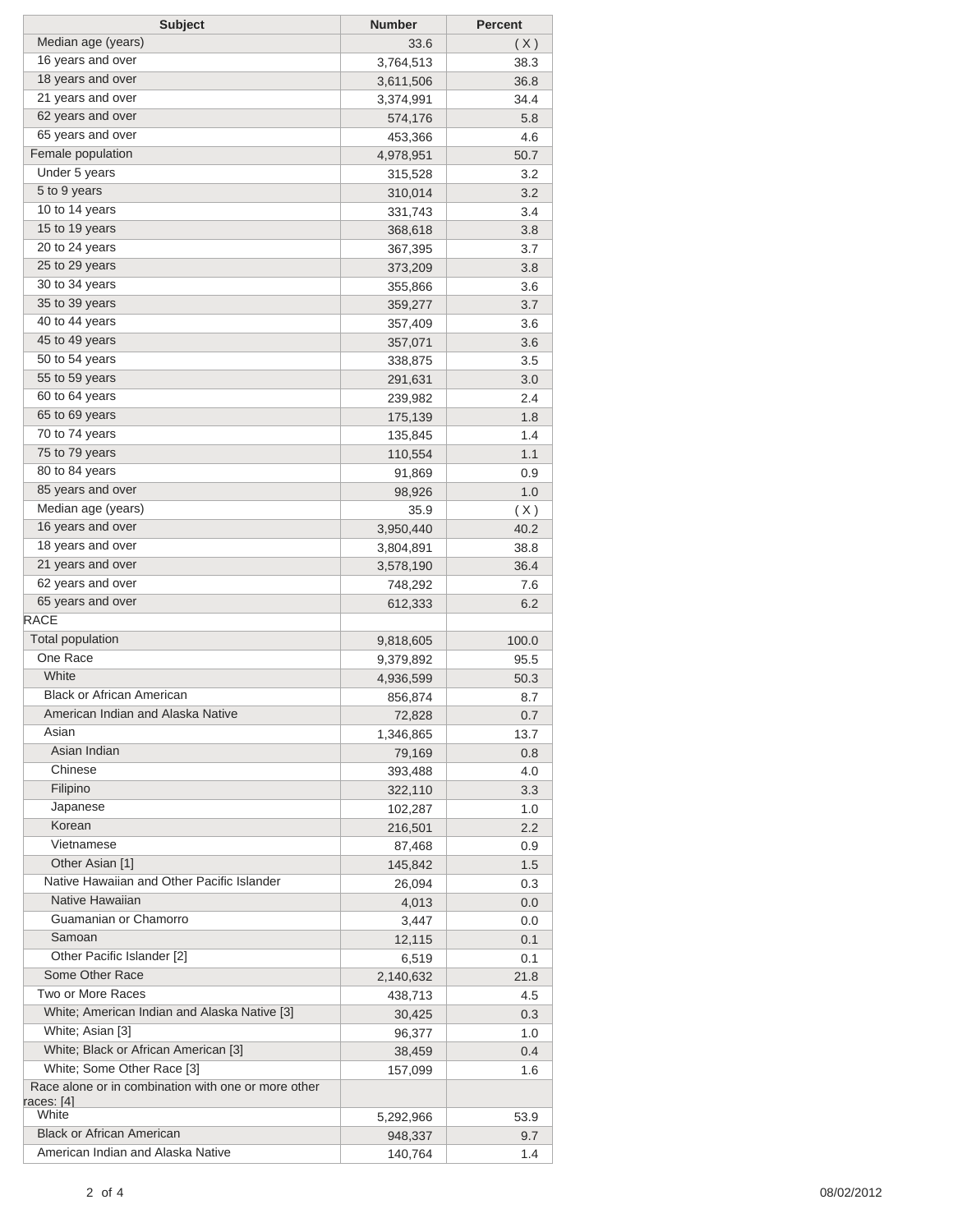| <b>Subject</b>                                   | <b>Number</b> | <b>Percent</b> |
|--------------------------------------------------|---------------|----------------|
| Asian                                            | 1,497,960     | 15.3           |
| Native Hawaiian and Other Pacific Islander       | 54,169        | 0.6            |
| Some Other Race                                  | 2,356,448     | 24.0           |
| <b>HISPANIC OR LATINO</b>                        |               |                |
| Total population                                 | 9,818,605     | 100.0          |
| Hispanic or Latino (of any race)                 | 4,687,889     | 47.7           |
| Mexican                                          | 3,510,677     | 35.8           |
| Puerto Rican                                     | 44,609        | 0.5            |
| Cuban                                            | 41,350        | 0.4            |
| Other Hispanic or Latino [5]                     | 1,091,253     | 11.1           |
| Not Hispanic or Latino                           | 5,130,716     | 52.3           |
| HISPANIC OR LATINO AND RACE                      |               |                |
| <b>Total population</b>                          | 9,818,605     | 100.0          |
| Hispanic or Latino                               | 4,687,889     | 47.7           |
| White alone                                      | 2,208,278     | 22.5           |
| Black or African American alone                  | 41,788        | 0.4            |
| American Indian and Alaska Native alone          | 53,942        | 0.5            |
| Asian alone                                      | 21,194        | 0.2            |
| Native Hawaiian and Other Pacific Islander alone | 3,630         | 0.0            |
| Some Other Race alone                            | 2,115,265     | 21.5           |
| Two or More Races                                | 243,792       | 2.5            |
| Not Hispanic or Latino                           | 5,130,716     | 52.3           |
| White alone                                      | 2,728,321     | 27.8           |
| Black or African American alone                  | 815,086       | 8.3            |
| American Indian and Alaska Native alone          | 18,886        | 0.2            |
| Asian alone                                      | 1,325,671     | 13.5           |
| Native Hawaiian and Other Pacific Islander alone | 22,464        | 0.2            |
| Some Other Race alone                            | 25,367        | 0.3            |
| Two or More Races                                | 194,921       | 2.0            |
| <b>RELATIONSHIP</b>                              |               |                |
| <b>Total population</b>                          | 9,818,605     | 100.0          |
| In households                                    | 9,646,924     | 98.3           |
| Householder                                      | 3,241,204     | 33.0           |
| Spouse [6]                                       | 1,480,665     | 15.1           |
| Child                                            | 3,033,524     | 30.9           |
| Own child under 18 years                         | 1,963,534     | 20.0           |
| Other relatives                                  | 1,153,878     | 11.8           |
| Under 18 years                                   | 376,956       | 3.8            |
| 65 years and over                                | 175,296       | 1.8            |
| Nonrelatives                                     | 737,653       | 7.5            |
| Under 18 years                                   | 53,445        | 0.5            |
| 65 years and over                                | 33,917        | 0.3            |
| Unmarried partner                                | 233,599       | 2.4            |
| In group quarters                                | 171,681       | 1.7            |
| Institutionalized population                     | 68,682        | 0.7            |
| Male                                             | 43,265        | 0.4            |
| Female                                           | 25,417        | 0.3            |
| Noninstitutionalized population                  | 102,999       | 1.0            |
| Male                                             | 55,363        | 0.6            |
| Female                                           | 47,636        | 0.5            |
| <b>HOUSEHOLDS BY TYPE</b>                        |               |                |
| <b>Total households</b>                          | 3,241,204     | 100.0          |
| Family households (families) [7]                 | 2,194,080     | 67.7           |
| With own children under 18 years                 | 1,052,977     | 32.5           |
| Husband-wife family                              | 1,480,665     | 45.7           |
| With own children under 18 years                 | 721,804       | 22.3           |
| Male householder, no wife present                | 216,368       | 6.7            |
| With own children under 18 years                 | 92,161        | 2.8            |
| Female householder, no husband present           | 497,047       | 15.3           |
| With own children under 18 years                 | 239,012       | 7.4            |